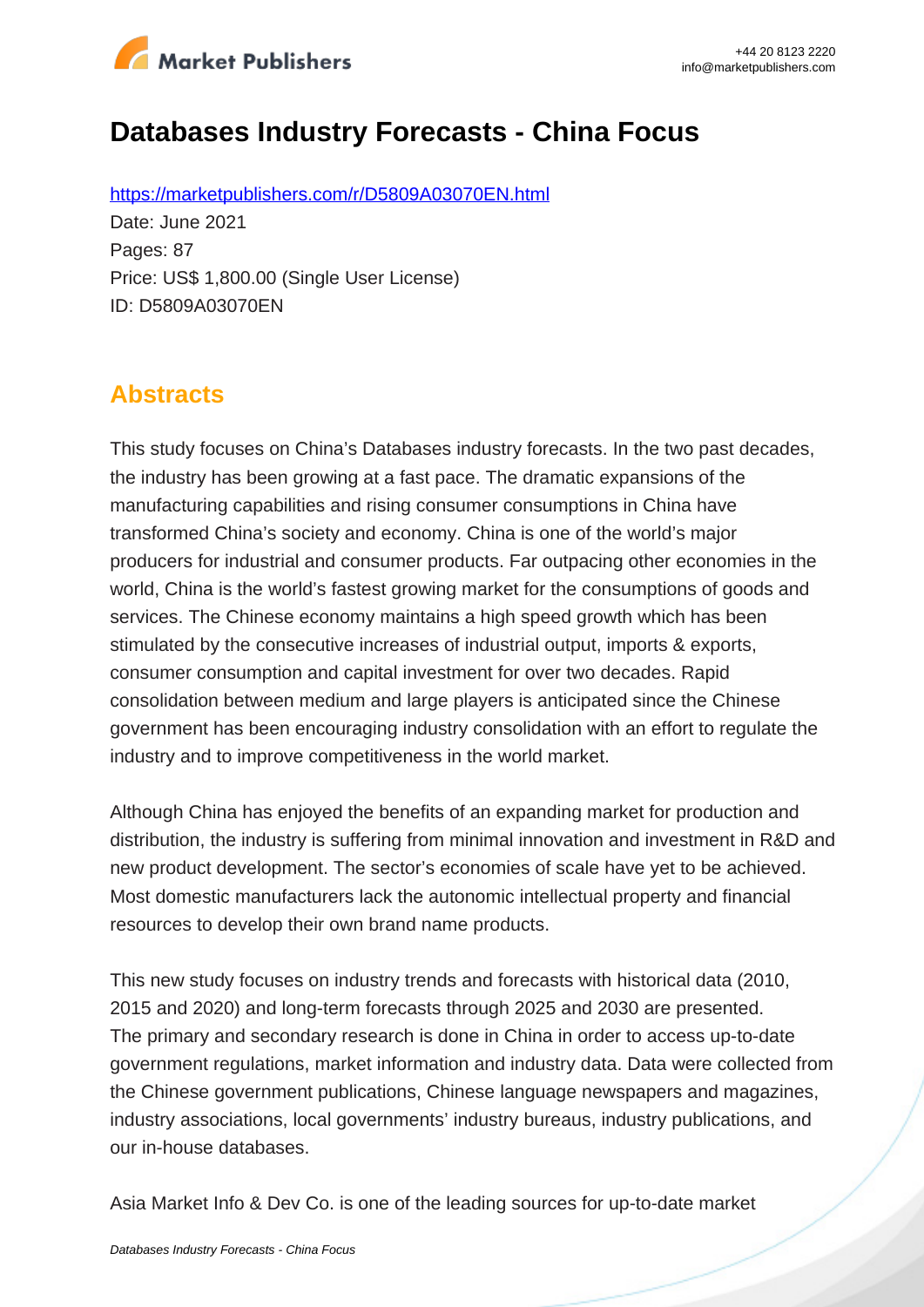

information and research on the fastest-growing Chinese markets. We have published over 1,500 reports focusing on the Chinese markets, industry forecasts and company profiles. We provide hard-to-find market data and analyses. Our publications are intended to help international marketers identify business opportunities and promote their product sales in the Chinese markets.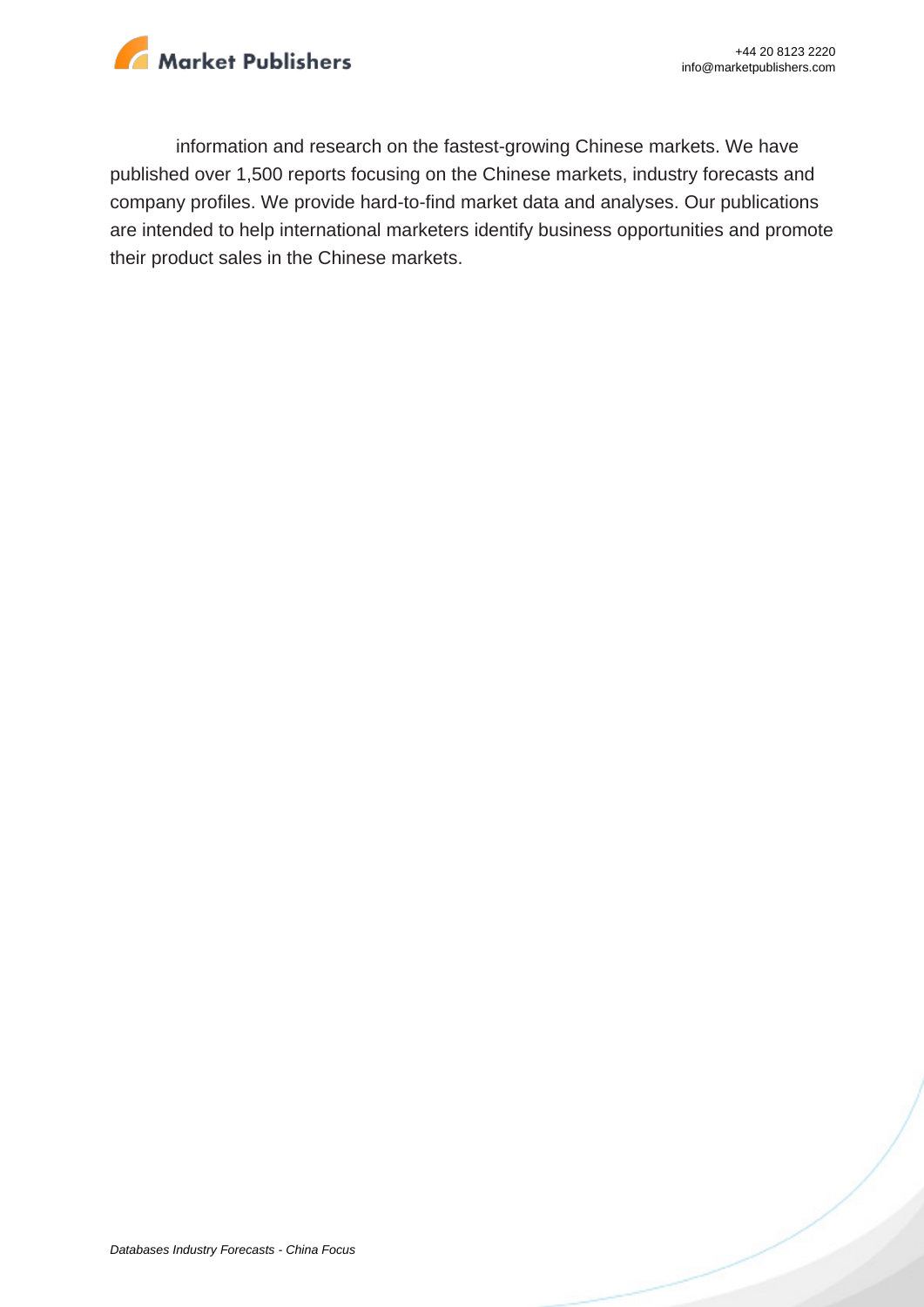

### **Contents**

#### **I. INTRODUCTION**

Report Scope and Methodology Executive Summary

#### **II. BUSINESS ENVIRONMENT**

Economic Outlook Key Economic Indicators Industrial Output Population and Labor Foreign Investment Foreign Trade Financial and Tax Regulations Banking System and Regulations Foreign Exchange Taxes, Tariff and Custom Duties Market Trends Technology Development Market Development Major Industry Development Regional Development Enterprise Development Labor Market Development

#### **IV. DATABASES SALES VOLUMES & FORECASTS**

**Overview** Database Sales Volumes and Forecasts IBM UDB DB2 **Oracle**  MS SQL Server MySQL Sybase **Others** Database Tools Sales Volumes and Forecasts Database Software Imports and Exports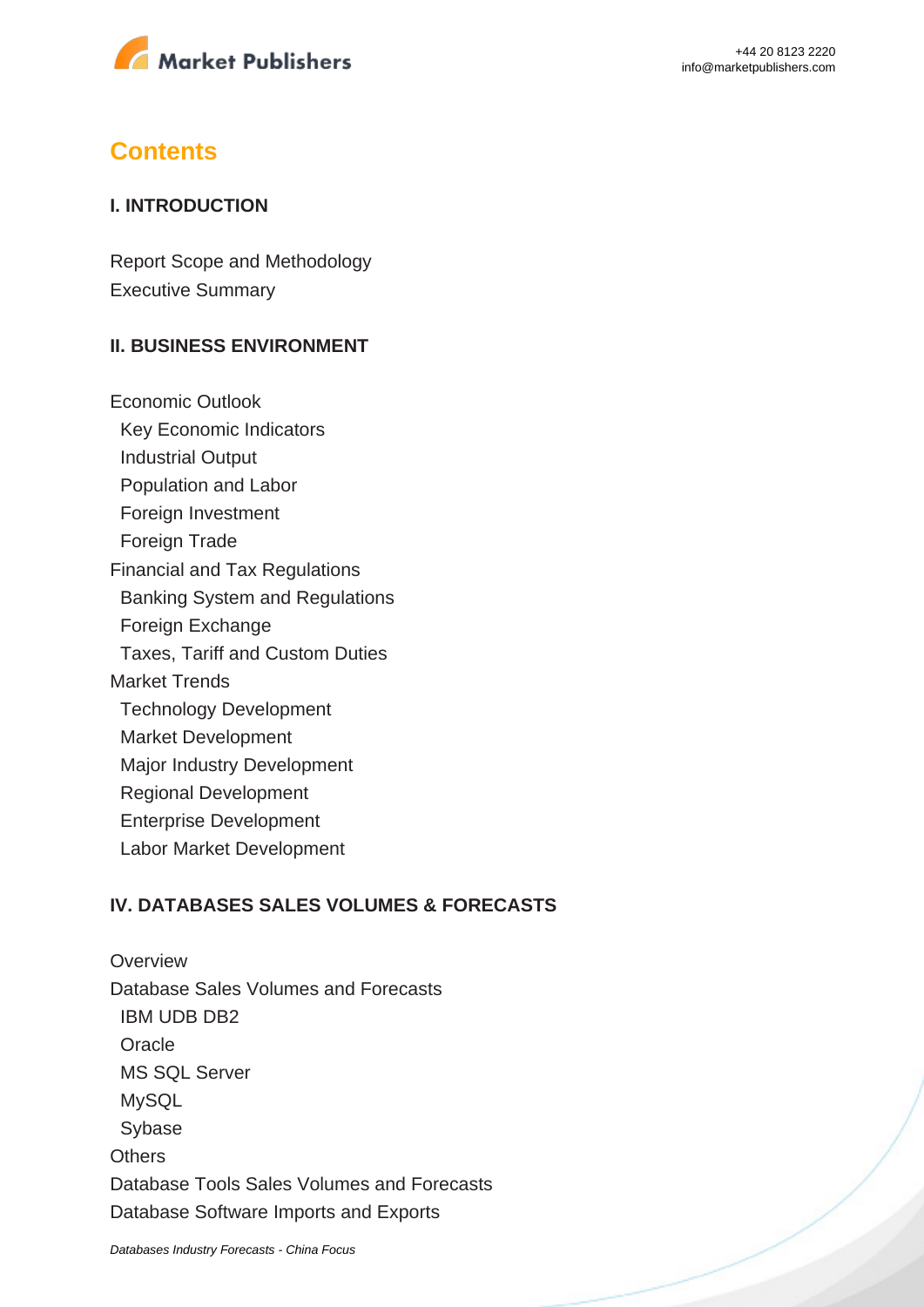

Database Demand by Region

**Northeast** 

North

**Southeast Central** 

West

South

Pricing Trends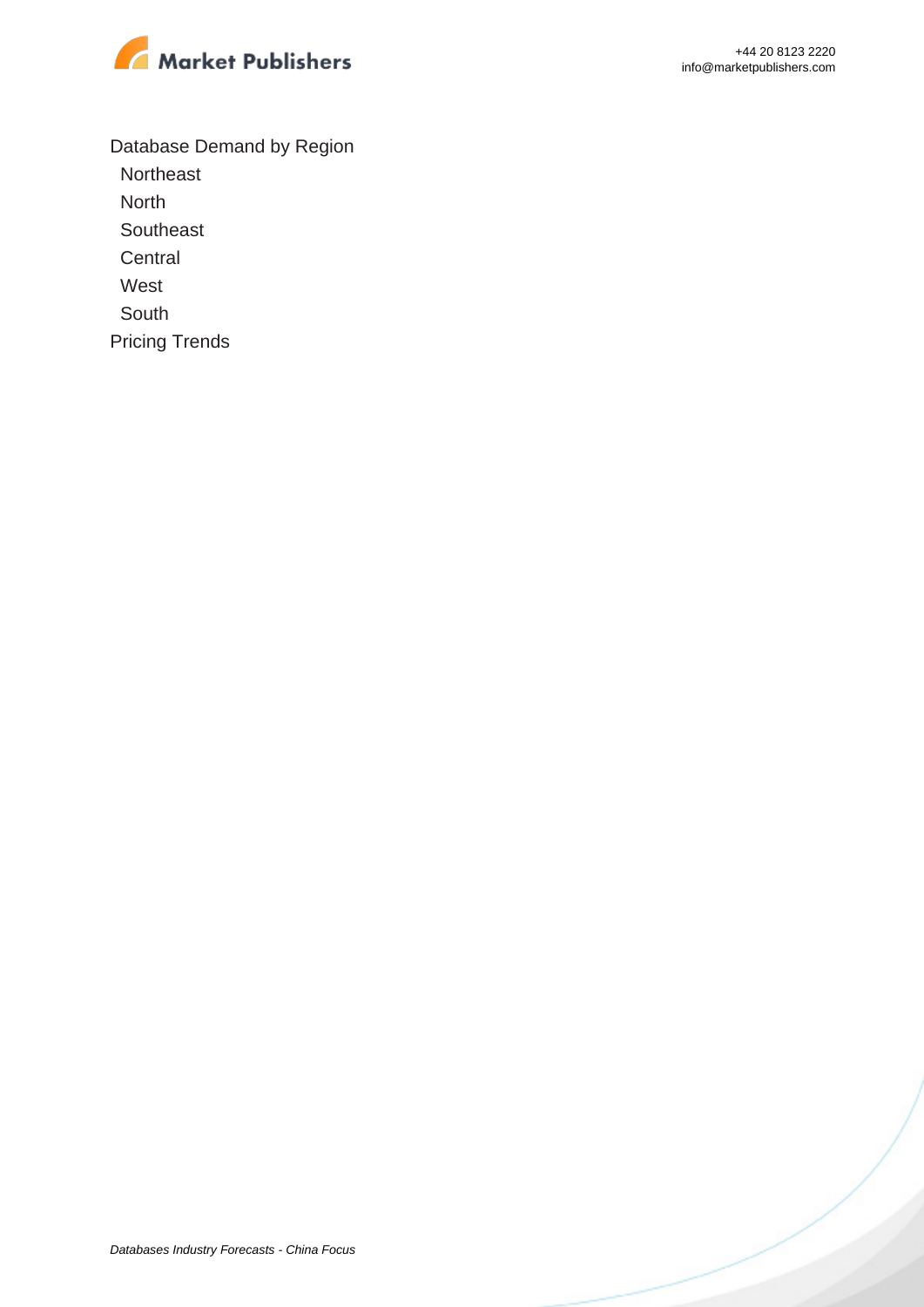

## **List Of Tables**

#### **LIST OF TABLES**

#### **I. INTRODUCTION**

Economic Outlook Summary Databases Supply and Demand Summary

#### **II. BUSINESS ENVIRONMENT**

Key Economic Indicators Industrial Output Population and Labor Force Trends Foreign Investment and Loans Foreign Trade

#### **IV. DATABASES SALES VOLUMES & FORECASTS**

Database Sales Volumes and Forecasts IBM UDB DB2 Oracle MS SQL Server MySQL Sybase **Others**  Database Tools Sales Volumes and Forecasts Database Software Imports and Exports Database Demand by Region **Northeast North Southeast Central West**  South LIST OF CHARTS

#### **I. INTRODUCTION**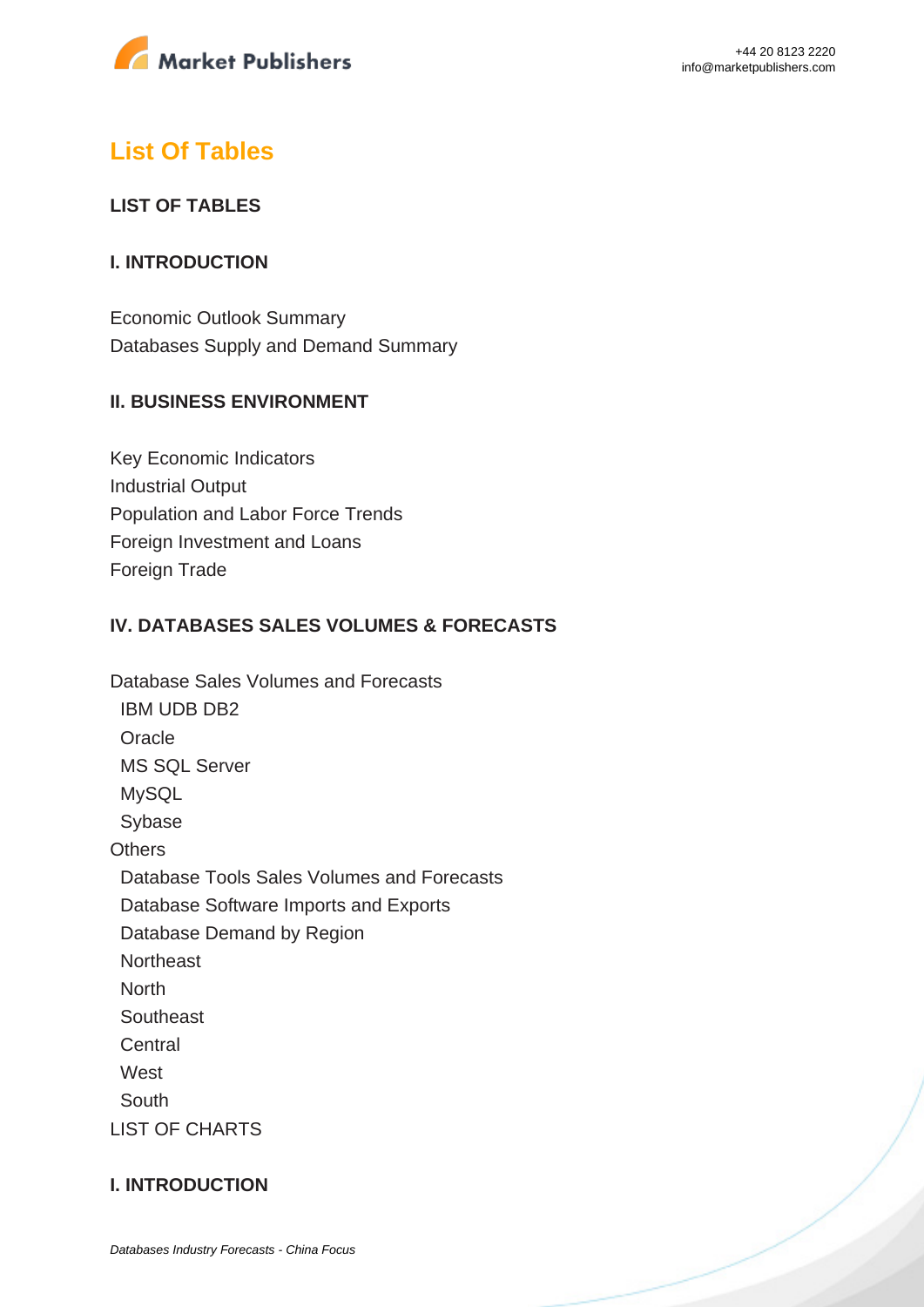

Economic Outlook Summary Databases Sale Volumes and Forecasts Summary

#### **II. BUSINESS ENVIRONMENT**

China's GDP and Growth Rate Industrial Output by Ownership China's Imports and Exports

#### **IV. DATABASES PRODUCTION AND DEMAND**

Databases Sales Volume